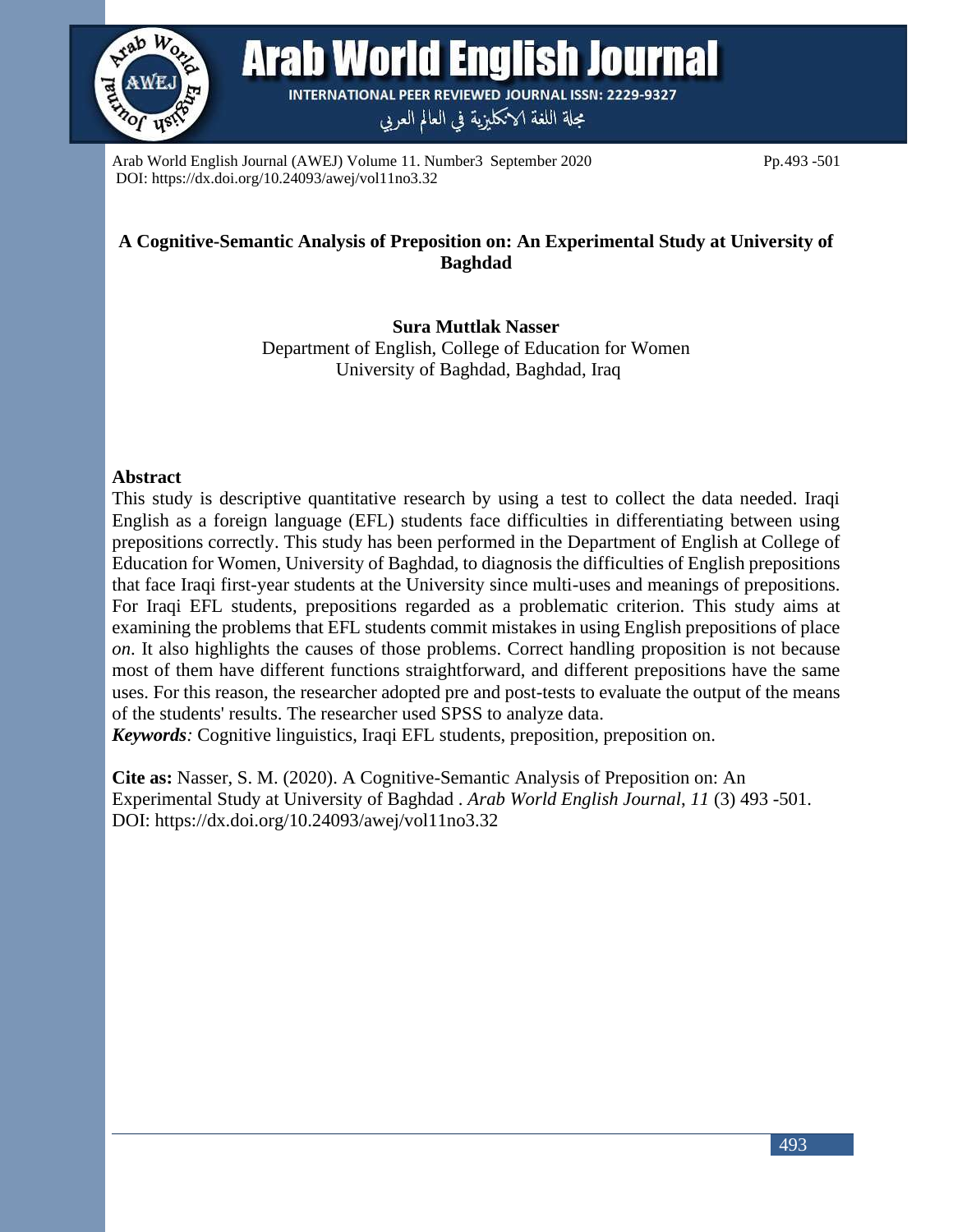#### **Introduction**

Prepositions considered significant challenges and hard to understand for Iraqi EFL students and sometimes misuse prepositions. That's because the Arabic language has its own rules, James (2007) and Jie (2008) affirm that prepositions are hard to understand for English language learners EFL because words have their constructions and regulations so that there are interference points while learning a second language. Nasser (2019) believes that English considered a big problem for non- native learners, especially to Iraqi EFL learners repositions are the core of one of these interference marks. Thus, grammatically prepositions do not use the same rule for each language. Shakir and Yassen (2015) assure that Iraqi EFL students based on their native language for translation before producing English language patterns. Aajami (2019) The perplexity faced by Iraqi second language learners (L2) due to the multi-usages of this preposition has motivated the researcher to conduct this study.

 Clece- Murcia and Larsen (1999) mention that prepositions cannot behave in the same way for each language. They confirm that the L2 students find difficulty and feel confused by using English prepositions. There is a perceived contradiction in English itself (Clece- Murcia& Larsen,1999; Evans &Tyler, 2005). There are some certain prepositions that can be used in one form but not to another, for instance: *I will meet you on Friday at 5:30*, but *I will meet you at Saturday on 10:00*. One can delete the preposition *on* but cannot delete at (I will meet Saturday at 10:00). Iraqi students faced problems in understanding why the temporal prepositions applied with certain words. Iraqi students can not recognize why changing spatial prepositions can change the meaning of a sentence.

## **1-2. The objective of the Study**

This study aims at:

- Revealing specific difficulties that Iraqi students face in using English prepositions correctly.

- Examining the Iraqi students' ability to differentiate and produce correct prepositions.

- Investigating how cognitive linguistics help EFL students' ability to understand the English preposition *on* in their writings and speech context.

## **1-3. Limitation of the Study:**

The participants were 30 female first-year students in the Department of English, College of Education for Women, University of Baghdad. The study was conducted during the academic year 2018-2019.

# **1. Literature review**

# **2-1. What is Cognitive Linguistics**

English language in Iraq considered second language. To use preposition in correct way is one of the big challenge faced by Iraqi EFL students Tyler and Evans (2003) suggest a new approach for understanding prepositions called cognitive linguistics (CL). Mueller (2016) describes cognitive linguistics as a tool that is used to treat those difficulties out of studying the English prepositions and their semantic networks according to spatial sense, spatial relations, and figurative sense. The cognitive linguistic approach gives a full investigation of English prepositions and other languages. Tyler and Evans (2003) assert that CL can generate the meaning of prepositions as schematizing the spatial arrangement between two structures, i.e., an abstract concept and a functional element.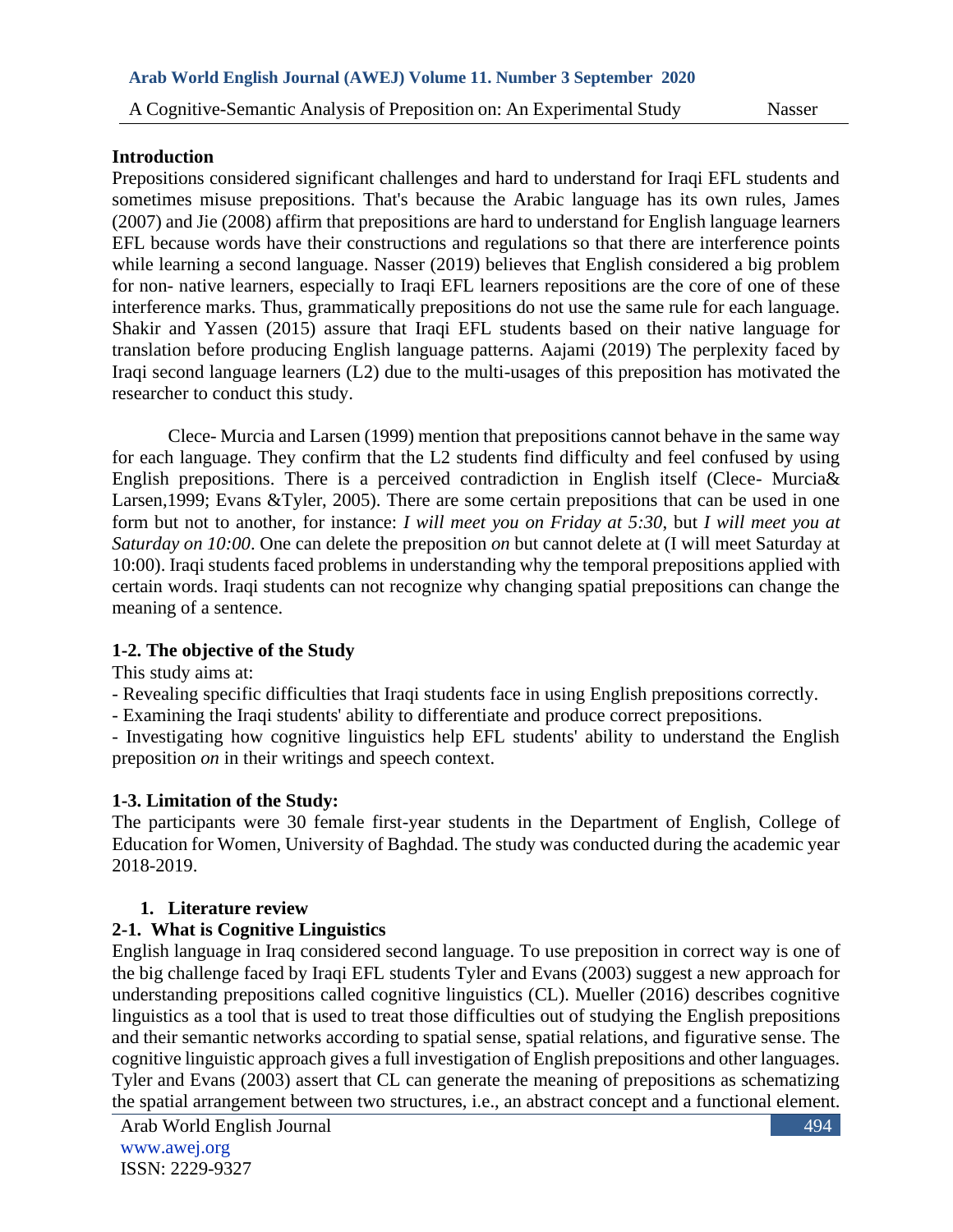Aajami (2018) affirms that the CL approach concentrates on examining language, mind, and sociocultural knowledge. It is shown clearly by its close relation of meaning and form within the study of language. Moreover, Evans (2012) identifies that language depends on two general fields of analysis: cognitive grammar, which deals with the study of language organization, and cognitive semantics, which considers the language as a means of exploring fields of conceptual structure. Tyler et al., (2011) assert that CL shows a different perspective, indicating that the many different meanings related to a specific preposition are connected in systematic ways.

 The cognitive linguistics (CL) considered the central part of meaning and function in the use of language. CL has produced a pedagogical understanding of foreign language teaching. Tyler and Evans (2003) assure that the traditional teaching method of prepositions is the hardest side of the English language for EFL/ English as a second language (ESL) teachers to teach and second language (L2) students to control and understand. For instance, Tyler and Evans (2003) discovered that such theory focuses on the partial homonymy modal, where usually shows different meanings of the preposition by supporting a general connection between the spatial sense and the non- spatial extensions. Song (2013) examines an experimental group by using the CL approach through learning prepositions comparing to the control group using the traditional method, containing the use of pictures and images to describe the various meanings of prepositions. The study concluded that the experimental group achieved better in using prepositions. Tyler et al., (2011) concentrate on the involvement of the cognitive semantic approach within CL for the teaching of English prepositions. Tyler et al., (2011) assert that the CL- inspired approach showed significance in teaching the semantics of English prepositions on 14 advanced Italian students of English, whom they show notable acquisition between the pre-test and post-test. This study shows the cognitive semantic approach gives intuitive teaching and learning cases supporting students to evaluate the cross-linguistic variation that would be critical to first language (L1) interference.

## **2-2. What is preposition?**

To use preposition properly is one of the critical problems faced by Iraqi EFL students. Correct handling of a preposition is not easy because most of them have different functions, and different prepositions have the same uses. Prepositions considered the most regularly used linguistic classification in English because they behave as relations between two unites, most commonly producing preposition phrases and supposing many semantic functions. (Quirk, 1985; Kenndey, 2003; Biber et al., 2002). Similar to Parrot (2000), when he assumed that prepositions are "major problems" for learners. Koffi (2010, p. 233) argues that prepositions are polysemous, which have semantic properties of words that have multiple meanings. He confirms that most prepositions in English have different purposes relying on context. That's why Iraqi EFL students feel confused when trying to decide the prepositional meaning and use them correctly. Cele- Murcia (2001) affirms that non- native speakers of English commit many mistakes in using prepositions by choosing incorrect prepositions, deleting needed preposition, and using extra prepositions were not required. Like Alkhotaba (2013), when argued that Arab ESL learners make mistakes while using the prepositions *in* and *on* correctly. This indicates why and how prepositions are applied in English, and a few of the sources preposition cause problems for Iraqi students.

 AL- Bayati (2013) assumes that EFL Iraqi students face tow troubles in using prepositions. Iraqi students cannot understand if a preposition is required in a structure, and which preposition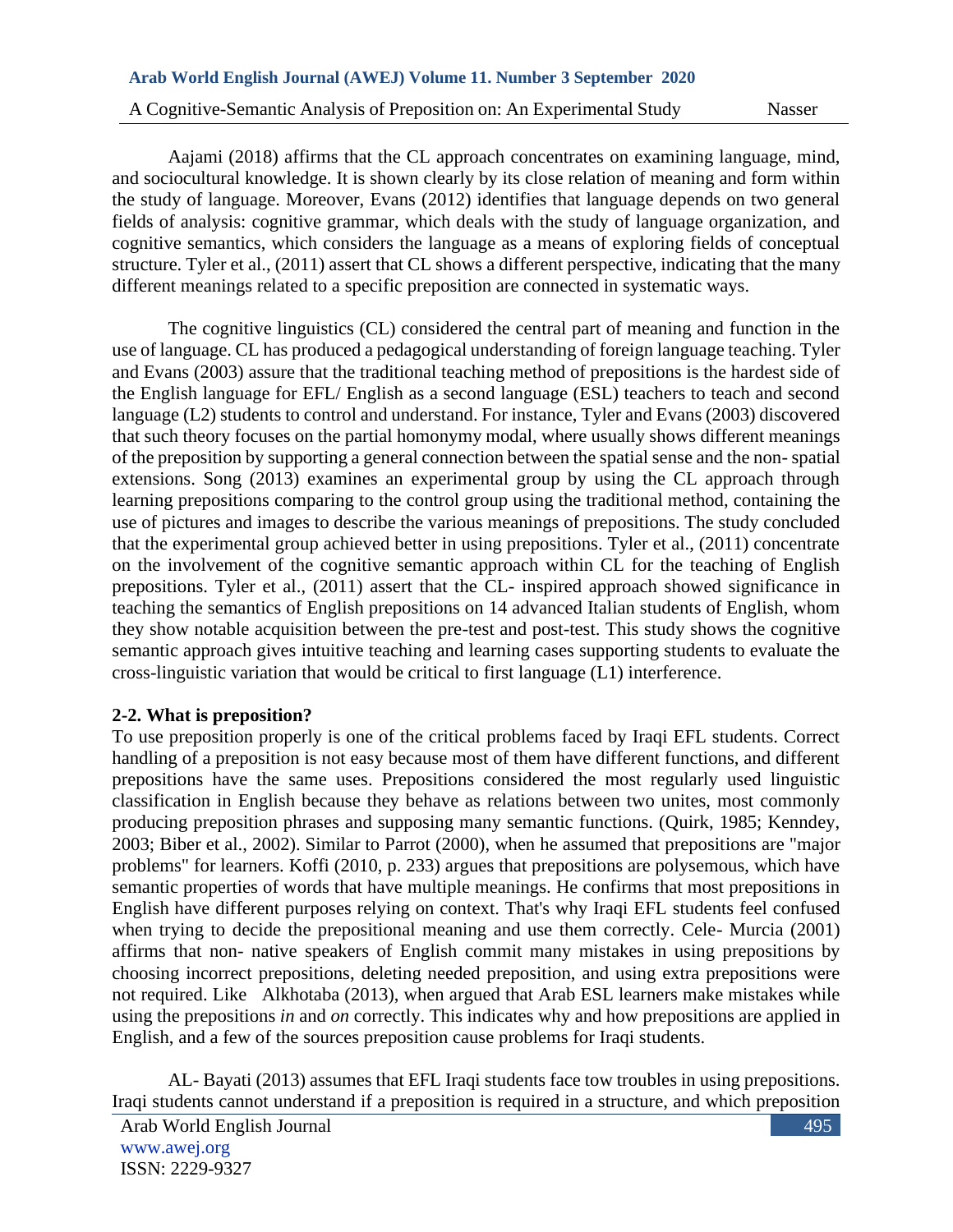should be used where one is needed. EFL students depend on their mother language in learning English prepositions; this has happened since the EFL students try to join the prepositions in the English language with the prepositions that found in their mother language.

 Ibrahim et al. (2018) mentioned that as SL users, prepositions are always misused, especially those showing time, place, and the relation between two unites within the context transference. Parrot (2004) considered prepositions as a piece of the smallest word, which named them relational words. According to Mus (2012, p. 3), prepositions are words that show the connection between the words in one sentence. Prepositions have an essential role in teaching and learning English. Mus (2012, p.3) argues that it is not easy to use prepositions properly in a foreign language cause each English preposition has different uses, and these may agree to several different prepositions in any other language. Also, different prepositions have the same applications, for example, (*on* Friday evening at night/ in the evening).

## **2-3. Semantic Analysis of the Preposition** *on*

This section highlights the semantic analysis of the preposition *on* as developed by Tyler and Evans (2003). The cognitive semantic analysis may help to control the confusion that happened because of the polysemous quality of the preposition *on* and acquire correct comprehension of its uses and items.

 Prepositions are polysemy elements, the various senses of which develop from prototypical sense, "the semantics of English prepositions are arbitrary." (Tyler, 2011, p.182 ). Moreover, Evans and Tyler (2006, p. 329) define polysemy as a phenomenon where lexical material has two or more meanings. For example, *the cat is on the table*; I *will meet you on Monday*. Each of these examples has different meanings or senses, while these senses are though reasonably very related. This means that *on* shows polysemy. This demonstrates that the different reasons of prepositions are systematically connected rather than arbitrary. (Tyler & Evans, 2003). So that CL view that various senses of prepositions are systematically connected and related to a prototypical sense can help EFL students understand the various senses of prepositions. In addition, students can form conceptual relations between multiple users of a given proposition. Sotiloye et al., (2015) mention that the Proto- Type Approach dealing with "teaching words in an explanatory and semanticallybased manner." This shows that in the case of prepositions, especially the spatial, physical meaning is going to be the prototype. The preposition *on* has multiple meanings, while the prototypical meaning is "contact of an object with a line of the surface." In other words, this theory confirms that the polysemous quality of preposition depending on the analysis of the prototypical meaning, but all non- prototypical meanings can be connected to the prototype during metaphorical expanding. (Lindstromberg, 1996: 228).

 Evans and Tyler (2005) assert that prepositions have central meaning, which leads to the mental view of spatial relation. When the central meaning of preposition occurs, it can be said that the diversity of the different meanings in a polysomic network called by Evans and Tyler (2005) semantic *network* This leads to the view that different meanings can be produced within the central meaning and are consistently related to that meaning. Those various meaning will be organized in a web, or network, dividing from the central meaning.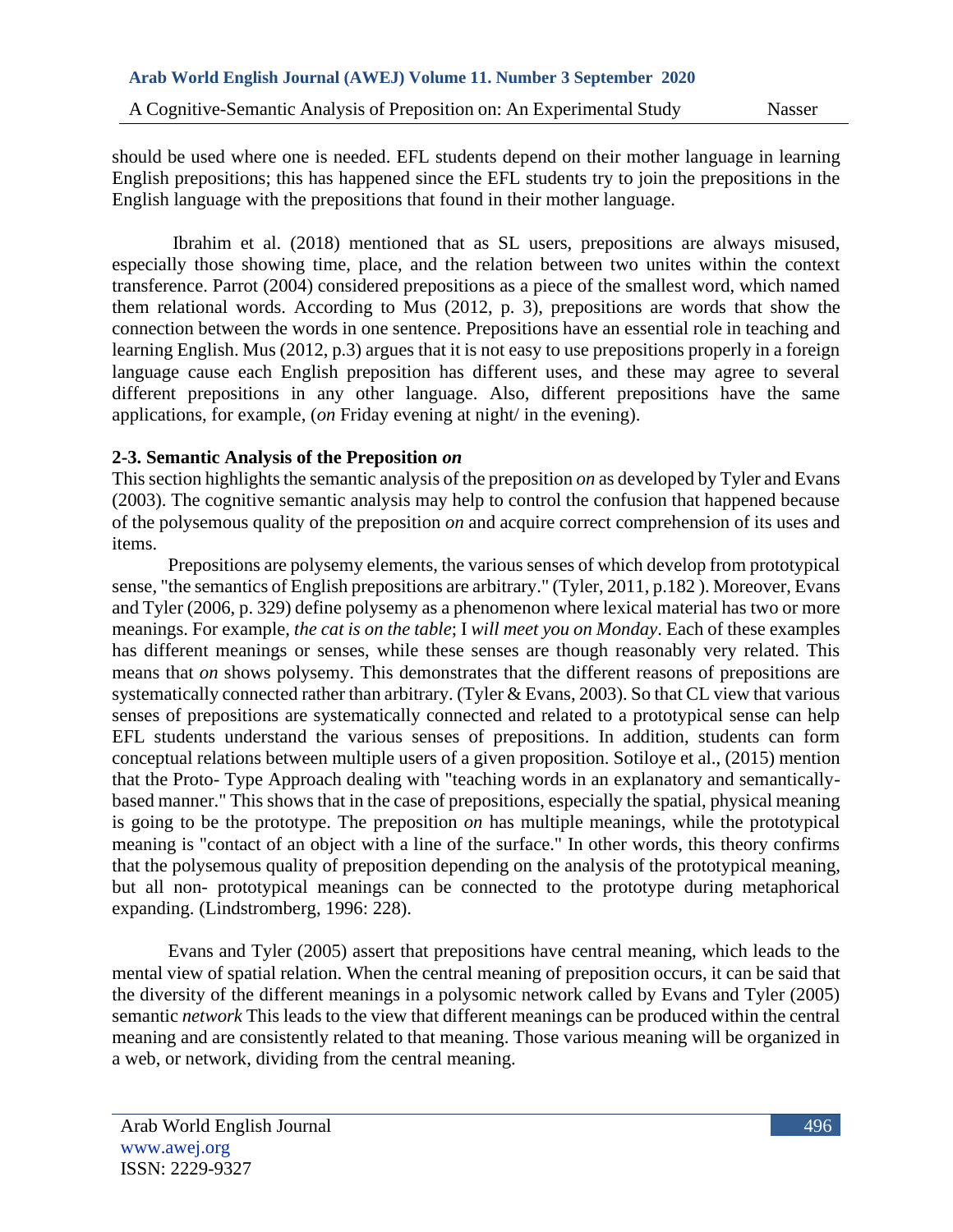Prepositions are usually hard as polysemous factors with various but close meanings and senses. According to Yunns and Auwab (2012), cognitive semantics shows the figurative senses of preposition, which is expanded from its spatial sense during conceptual metaphors and idiomatic expressions.

 Spatial connections are mainly used with prepositions, that clarified a conceptualized spatial connection between a focus element (F) and a locating or ground element (G) (Tyler et al., 2011, p. 184). This connection called the trajectory (TR) and the landmark (LM) connection by Langacker (2008), which creates abstract spatial views which "presuppose the normal horizontal/ vertical dimensional grid… calculated in relation to the surface of the earth". (Tyler & Evans, 2003, p. 109). In other words, spatial preposition shows 'vertical and lateral movement in space' or it can be adopted to form an abstract connection. For example, *the cup of the tea is on the desk*. The spatial sense in this sentence shows that there is a link between the container (cup) and the desk. This creates other senses that can be explained as the is in the cup. Those connections play an essential role since, without the cup, the tea will drop. Thus, Tyler et al., (2011) argue that the spatial sense contains a secure connection between "the desk and the cup" and "the cup and the tea". The human interactions reply to the sense of "the cup of tea is on the desk" can vary according to the viewer's primary focus. Therefore, one focuses on the connection between the desk and the cup while others focus on the connection between the cup and the tea inside the cup. So that one can draw a conclusion that there are not any similar advantages figures. Hence Tyler and Evans (2003) assume that the technique a viewer examines the physical vantage items of spatial sense can be identified the technique that one can clarify due to one's conceptualization.

Tyler and Evans (2003) realize that the central meaning of *on* produces a spatial sense between two close objects as in the following example: *the pen is on the chair*. Here, functional sense occurs when the Focus (F) element is a human. Where there is a human performing *on* an inanimate object, so this human is performing for a particular reason. That means there is a colocation for the person and the inanimate object. But the focus element F (the person) deals with the Ground (G) element. For instance, *Tom is on the table*; here the prototypical configuration contains a functional connection between Tom and the table. Spatial connections are indicating with prepositions that explained a conceptualized spatial connection between F and G.

Semantic difficulty causes confusing for Iraqi students through they are directed by word meaning. For example

| Sentences                                   | Meaning of preposition              |
|---------------------------------------------|-------------------------------------|
| The picture is on the wall                  | On expresses surface                |
| Dana is going to meet her brother on Friday | On expresses day                    |
| Your friend is on the phone right now       | On expresses machine or device      |
| The ball hit him on his head                | On expresses a part of the body     |
| My cousin's house is on fire.               | On expresses the state of something |

Table 1. *sentences of the polysemy of preposition on (set by the researcher)*

Indicating these examples, involving the preposition *on*, whose prototypical meaning is "contact with surface", furthermore, these examples are not participating in the same meaning.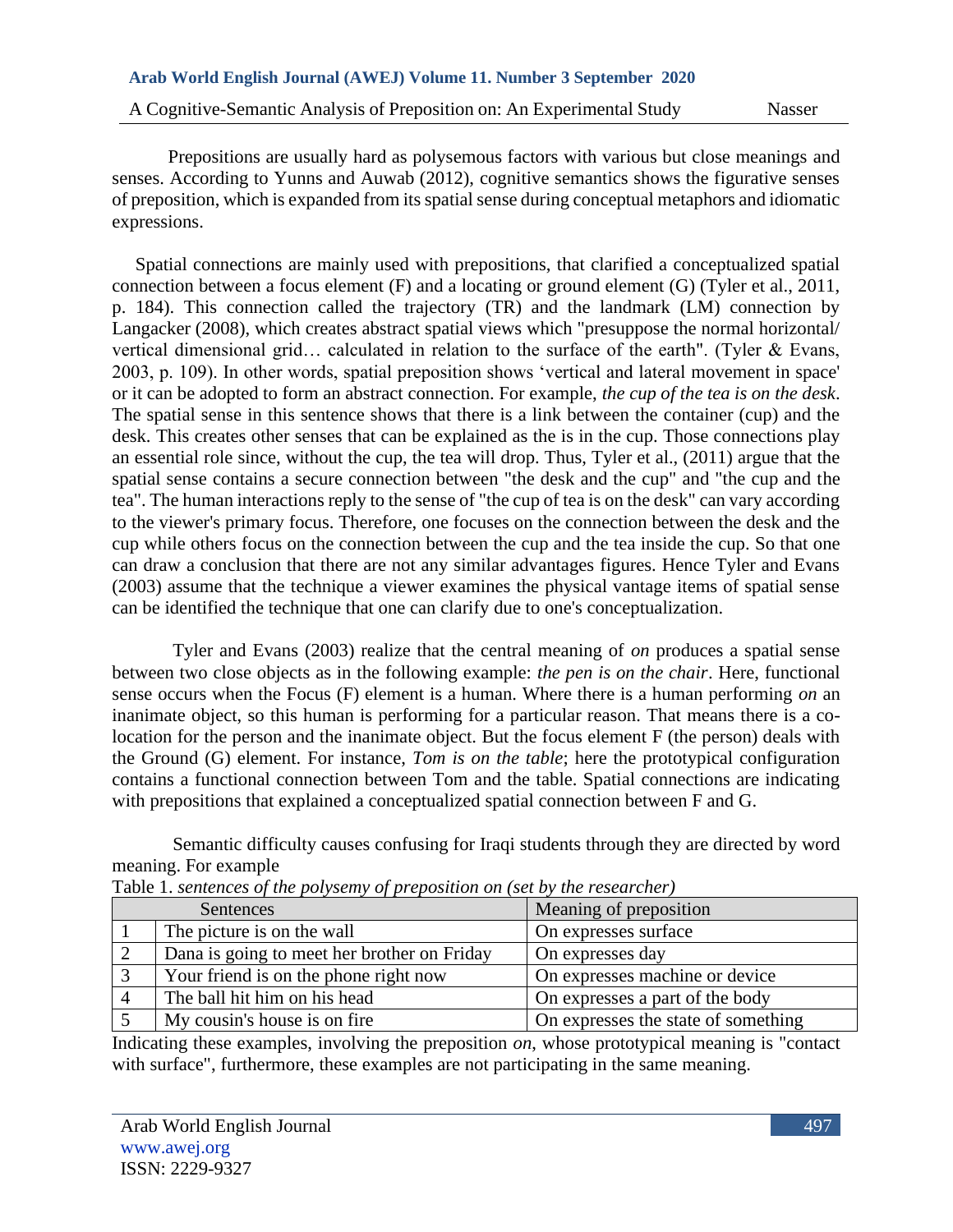## **2. The Experiment**

The experiment of this study aims at identifying the difficulties faced by Iraqi students. Also, to perform the preposition *on* in the light of CL insights. The researcher guided an experimental group design of pre-test and post-test to evaluate the experiment. To achieve this aim, the researcher follows the following steps:

1- Clarifying and explaining the meaning of English preposition more regularly.

2- Graphic cards, visual aids, and pictures with exercises and examples used to clear and explain the spatial sense of the preposition.

3- Answering a test to evaluate the students' correct choice of preposition.

4- Results of pre-test and post-test were quantitatively achieved by using the statistical program SPSS.

## **3. The Research Instrument and Procedure**

Written tests were employed in this study, to collect reliable data. Pre-test and post-test were constructed to measure students' performance. The tests contain images to be analyzed twenty multiple-choice sentences.

# **4. The population of the study**

The participants were thirty female first-year students in the Department of English, College of Education for Women, University of Baghdad, Iraq. The study was conducted during the academic year 2018- 2019.

## **5. Pre-test**

The focuses on measuring the students' efficiency in using the preposition *on*, to recognize the difficulties faced by the students of the Department of English, College of Education for Women, University of Baghdad, in using correct English preposition. Results of pre-test were thirty marks collected by the researcher. The score showed that the students failed in differentiating among the usage of *on* and other prepositions. The score exposed that the participants unable extremely exploring the spatial sense or even giving the spatial relations or figurative sense of the preposition within a sentence. The concluded score shows that the participants based on their former concept of the preposition and its uses. Besides, the participants do not succeed in recognizing the spatial sense or discover the structures entities in the sentences or pictures. They also make a mistake in choosing the correct choice in the multiple-choice question with the correct preposition.

## **6. Post-test**

Six weeks of discussion and explanation were spent to discuss and clarify the meaning of preposition and cognitive linguistic approach. During this period, the students watched some videos which define the cognitive linguistic approach, worked in groups and were asked to give examples and explain them. The researcher shows the participants pictures and asks them to interpret these pictures and identify the spatial sense and connections noticed in each picture. Then, when it was time for the test, the participants achieved the same task but separately. The results of the post-test showed noticeable progress in analyzing the spatial senses. They were able to recognize *on* among other prepositions; they were able to choose the correct choice in multiplechoices questions.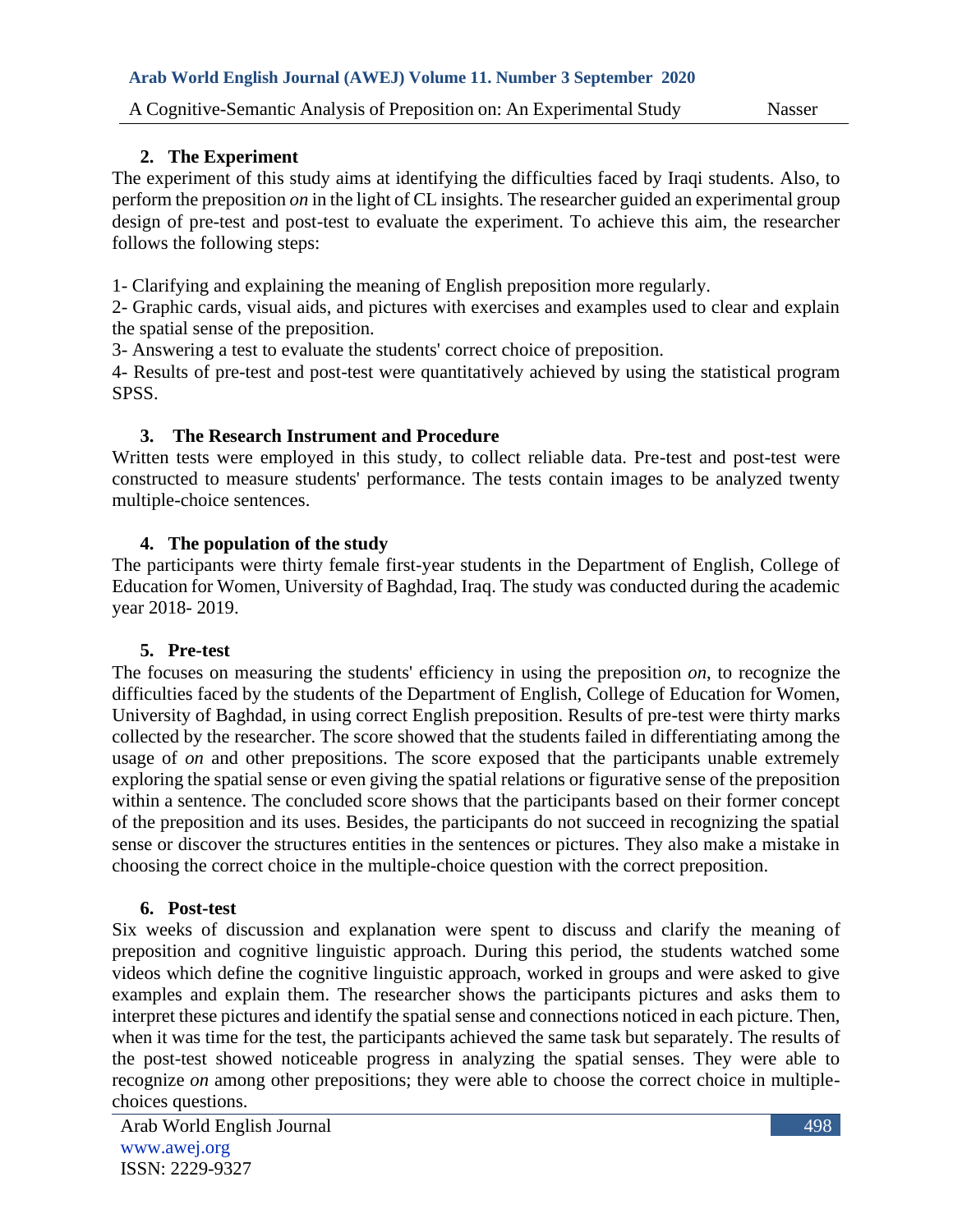## **7. Discussion**

The following table shows a comparison between pre-test and post-test results. The marks are not mentioned here to save space. SPSS statistical editor was used to analyze the collected data in both tests.

Table 2. The difference between the pre and post- tests.

#### **Paired Samples Statistics**

|       |          | Mean    | N  | <b>Std. Deviation</b> | Std. Error Mean |
|-------|----------|---------|----|-----------------------|-----------------|
| Pair. | pretest  | 9.1667  | 30 | 5.35037               | .97684          |
|       | posttest | 14.4333 | 30 | 3.99727               | 72980           |

## **Paired Samples Correlations**

|        |                          | Correlatio | Sig. |
|--------|--------------------------|------------|------|
| Pair 1 | pretest & 30<br>posttest | .825       | .000 |

Note: If the differences between both tests are less than (0.5), then the study is invalid if the differences are more than (0.5) then the study is valid.

 Table 2 presents the number of students which is thirty, and their average in the pre-test is 9.1667, and the post- test, which is 14.433. The students show progress of 5.266 marks. Hence the difference between the two means of both tests showed a progress which was more than (0.05), so, this study is valid.

Progress in identifying the spatial sense and connection formed by this preposition, and identifying pictures and images that have the preposition in questions. The participants also performed a remarkable realization of the meaning and uses of *on*. Further, the participants were capable of relating between the entities and their connections. The students were able to formulate the figurative sense to get from the spatial sense.

# **8. Results and Findings**

The findings of this study after the analysis of data collected from thirty participants showed that Iraqi students face difficulties in using English preposition in general and the preposition *on* in particular. As shown in Table 2 for the use of *on*, the number of the students is 30, and their average in the pre-test is 9.1667, and in the post-test is 14.433. Progress has been noticed on students thirty marks. The distinction between the two means of pre and post-tests expresses a development that was more than (0.05); thus, this study is valid. Therefore, the results of this study are in correspondence with the research of Evans and Tyler (2003).

 On the other hand, the cognitive-linguistic approach suggests a noticeable positive change within students' understanding of English prepositions. The experiment tries to change the students' view in recognizing the preposition *on*. On this view, it enhances their information to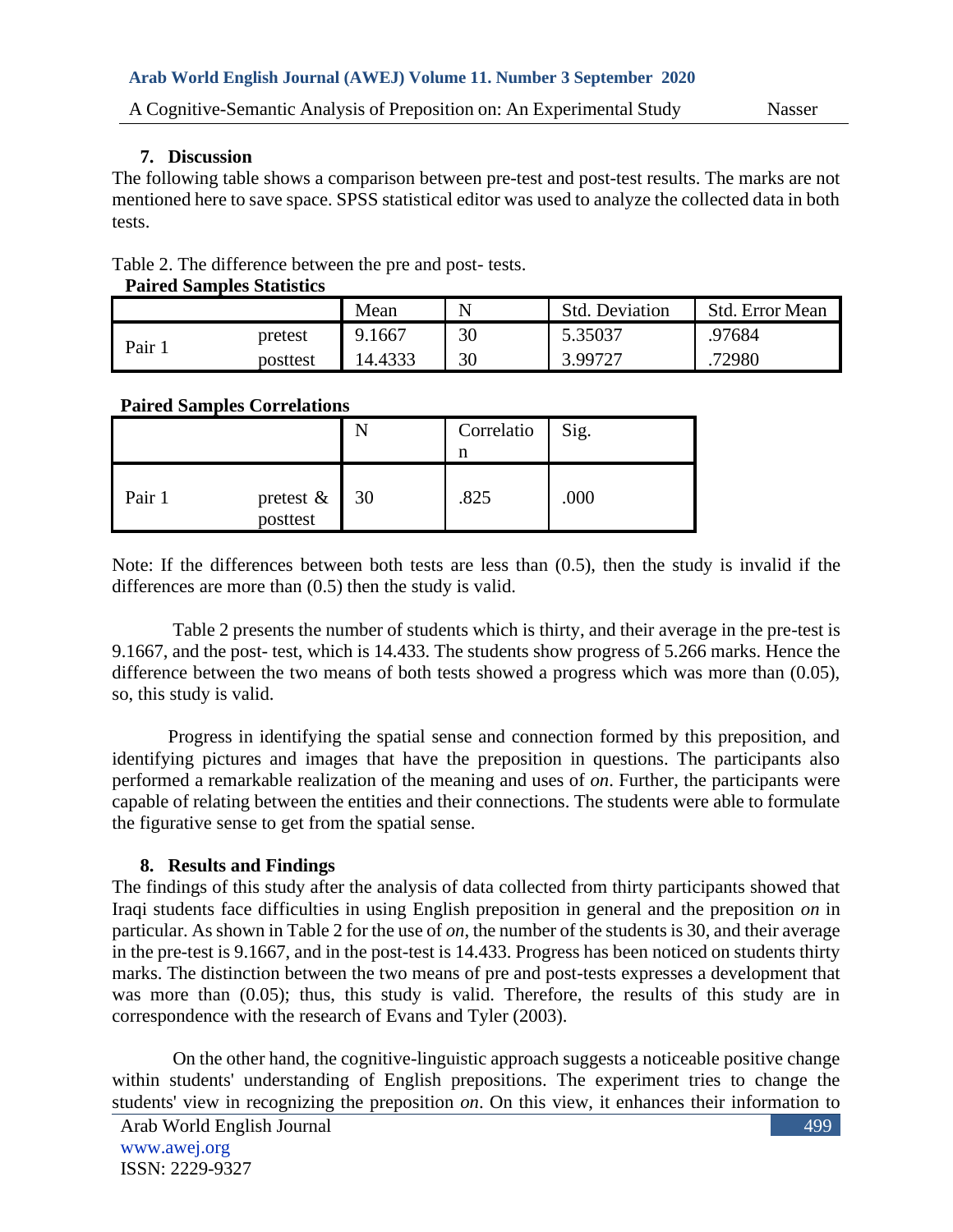understand the meaning of English prepositions in various ways. It can develop the students' ability to use the schema diagram and recognize the entities, spatial and non- spatial connections. It can be said that the CL approach can reinforce the conceptual way of thinking.

The results of both tests showed that the cognitive linguistic approach has an important role and significance effectiveness. It can be considered a new approach, unique, and convincing with new trends in clarifying the meaning. The cognitive linguistic approach shows a better account during learning English prepositions than that of the traditional methods while acquiring the second language. In other words, CL expresses the individual conceptualization of senses.

#### **9. Conclusion**

This study concludes that:

- 1- English prepositions cause EFL learning difficult and consider problematic for Iraqi students.
- 2- Using CL approach in explaining the meaning of the English preposition *on* shows effectiveness.
- 3- Cognitive linguistic aims to raise awareness of preposition and SL acquisition.
- 4- Cognitive linguistic cannot be denied or disregarded.

## **About the Author**

**Sura Muttlak Nasser** is an instructor of linguistics at the Department of English, College of Education for Women, University of Baghdad. Her major research interests involve English language studies, and applied Linguistics. ORCID: https://orcid.org/0000-0003-0267-9865

#### **References**

- Aajami, R. F. (2018). Applying Cognitive Linguistics to Enhance the Semantics of English at: An Experimental Study (Baghdad University). *International Journal of English Linguistics*; 8, (6) doi:10.5539/ijel. v8n6p185
- Aajami, R. F. (2019). A Cognitive Linguistic Study of the English Preposition 'in': An Experimental Study (Baghdad University). *Journal of College of Education for Women*, Vol.30 No. (3) DOI: 10.36231/coedw/vol30no3.14
- Al- Bayati, W. A. (2013). Errors Made by Iraqi EFL Undergraduates in the Use of Prepositions*. Bulletin of the Transylvania of Brasov Series IV: Philology and Cultural studies*. *6*(55) (122).41-56
- Biber , D. , Stig J., Leech, G . (2000). *The Longman Grammar of Spoken and Written English*. Essex: Pearson Education Limited.
- Celce- Murica, M. & Larsen- Freeman, D. (1999). *The grammar book: An ESL/ EFL teacher's course* (2nd ed.). Heinle & Heinle Publishers.
- [ Celce- Murica, M. (2001). *Teaching English as a Second or Foreign Language*. 3rd Edition, Heinle & Heinle Publisher, Boston.
- Al- Khotaba, E. (2013). Errors in the Use of Preposition and Adverb Particles by Arab ESL Speakers: Performance, Analysis Perspective. *International journal of Linguistics 5* (1), 273-282; Doi: <https://doi.org/10.5296/ijl.v5i1.3310>
- Evans V. & Tyler A. (2005). Applying Cognitive Linguistics to Pedagogical Grammar: The English Prepositions of Verticality. *Revista Brasileira de linguistica aplicada*, *5*(2), 11-42.